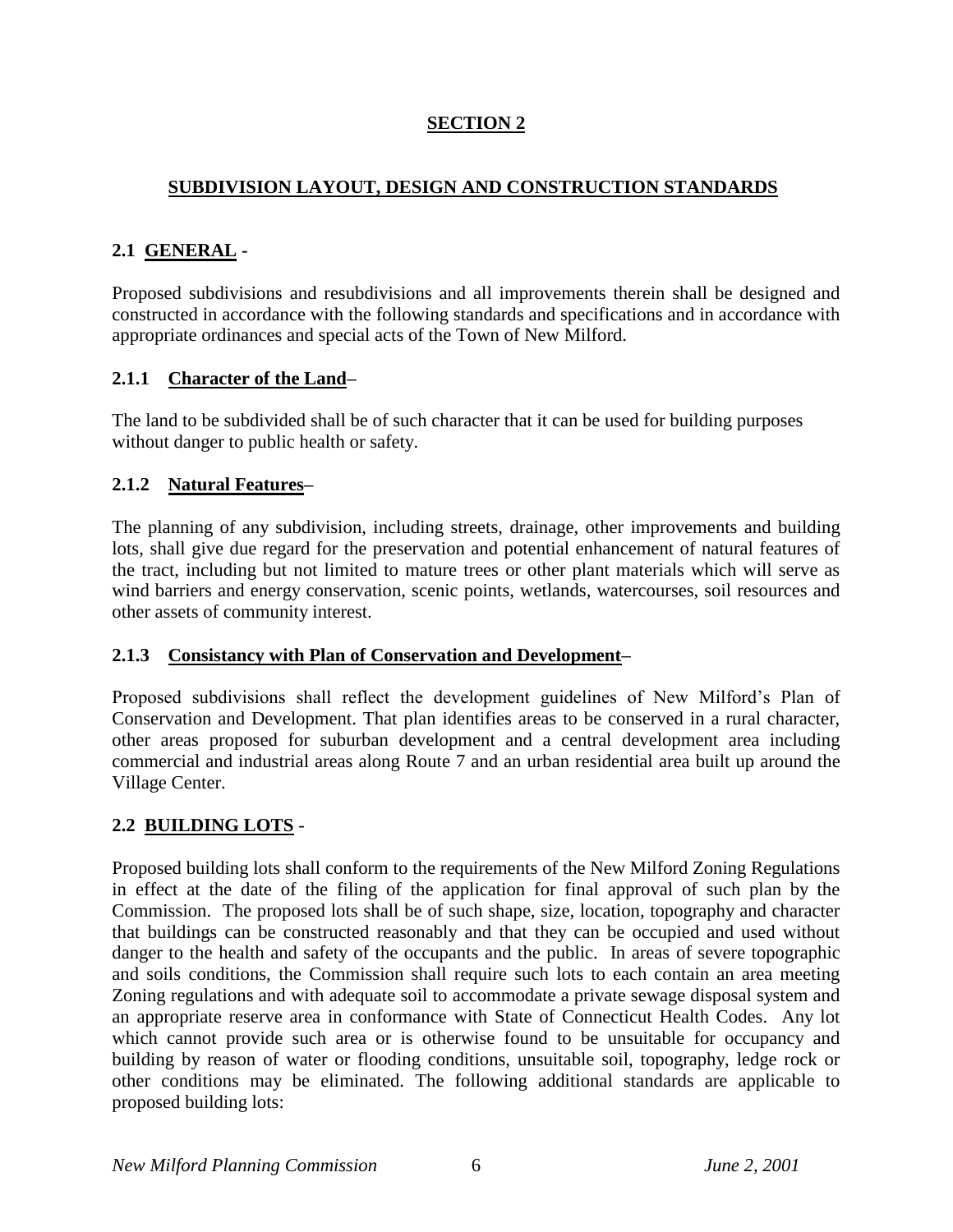#### **2.2.1 Access -**

Each proposed lot, except as hereinafter provided, shall abut a street and shall have a safe and direct access to the street via its own private driveway. The entire driveway must be located on the lot which it serves. An interior or rear lot which lacks conventional street frontage and is accessible by a permanent access way no less than twenty (20) feet wide and owned in fee by the same ownership as the interior portion shall connect to a street. Up to six lots may be permitted to share a common driveway subject to the conditions and standards for common driveways set forth below.

**2.2.1a - Driveways:** That portion of driveways commencing with the street line shall be constructed in accordance with the Town road ordinance.

- 1) Pavement shall mean a minimum of two and one-half inches (after compaction) of bituminous concrete or equivalent over a minimum of six inches of compacted gravel.
- 2) Except as provided in subsection (a) hereof, driveways shall not exceed 15% maximum grade. Any driveway that exceeds 10% grade shall be paved. Pavement shall be continuous from the edge of the street line to a point where the driveway resumes a 10% or less grade.
	- (a) Exception Driveways steeper than 15% or unpaved driveways steeper than 10% may be allowed by the Commission when it can be shown by plans produced by a professional engineer that all drainage and/or erosion will remain on the property served and will not in any way affect a Town highway. This exception shall only apply to a driveway serving a single home.
- 3) The traveled portion of any driveway exceeding 5% grade will be above the surrounding terrain and crowned to drain water to the sides. Where the driveway passes through or along a cut, there shall be provided a gutter of sufficient width and depth, in addition to the width of the driveway, to handle run-off from the driveway and surrounding terrain and be stabilized with rock, rip rap, or other approved means to prevent erosion. Ample drainage shall be provided at the Town road to handle additional runoff.
- 4) For corner lots, driveways shall be located as far from the intersection of the street lines of the lot as is practical, but a driveway shall not be located within 60 feet of such intersection.
- 5) The Commission shall require a bond in cash, passbook or other form, in an amount acceptable to the Commission to ensure the completion of all required driveway improvements in accordance with the provisions of these regulations within a period of time specified in the bond.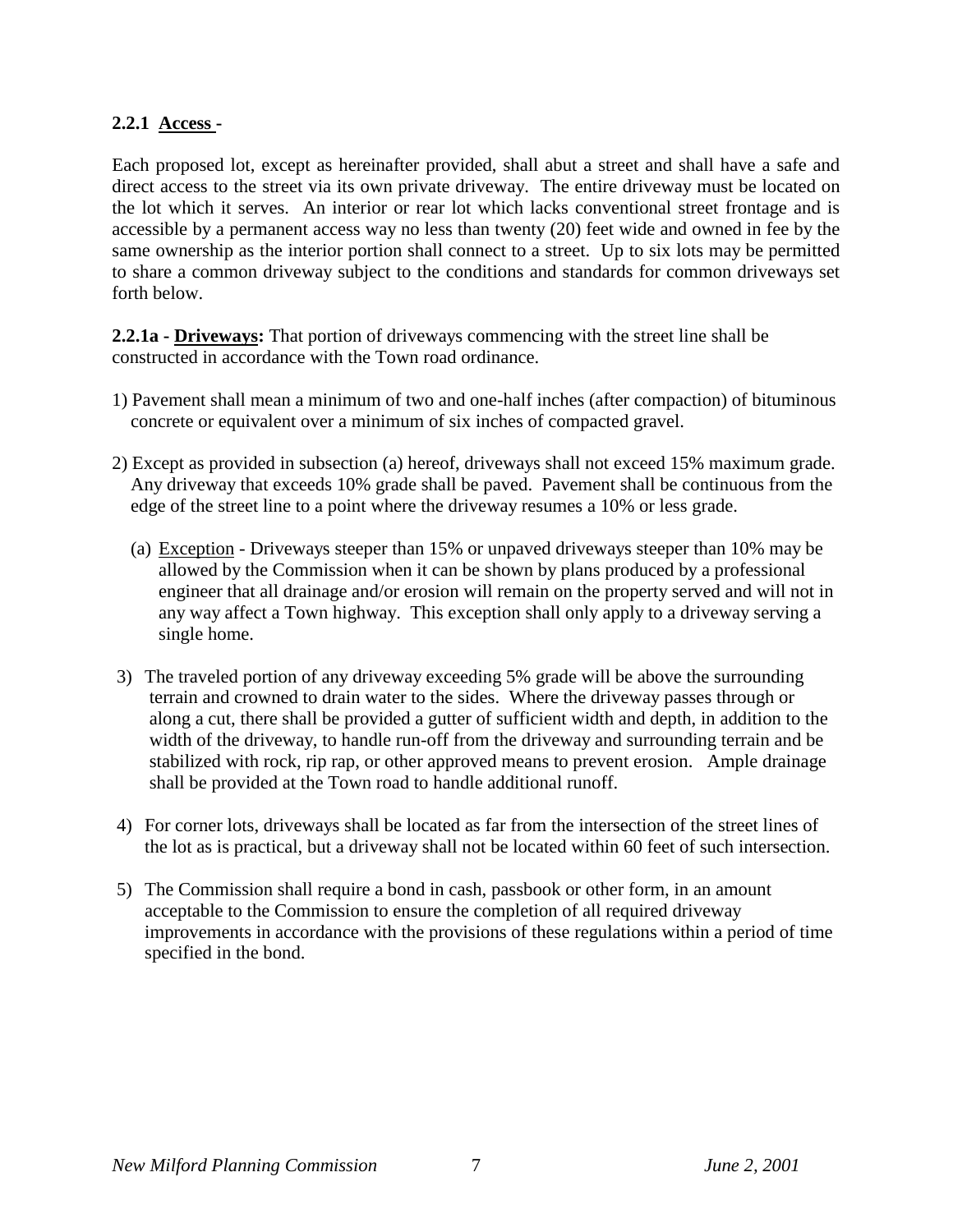## **2.2.1b Common Driveways –**

That portion of a "common driveway" as that term is defined in these regulations commencing with the street line shall be designed and constructed in accordance with the following standards:

- 1) No common driveway shall be approved by the Commission unless the applicant produces plans prepared by a registered professional engineer showing the feasibility of constructing separate driveways, within each lot, for each lot. The feasibility plan shall conform to the driveway standards set forth in these regulations as well as the standards set forth in "an ordinance covering the construction of driveways intersecting Town highways," as the same may be amended, concerning that portion of the common driveway located within the street line.
- 2) The Commission shall require a bond in cash, passbook, or other form, in an amount acceptable to the Commission for all common driveways to ensure completion of all required driveway improvements in accordance with the provisions of these regulations within a period of time specified in the bond.
- 3) All applications seeking permission to provide access to lots in a proposed subdivision via a common driveway shall be accompanied by a legally enforceable homeowner's maintenance agreement which shall be subject to review and approval by the Commission, noted on the record subdivision map and recorded with said map in the land records of the Town of New Milford.
- 4) Any proposed lot abutting a common driveway and a street shall have access to the public road system via the common driveway unless one of the following exceptions is applicable:
	- (a) Exception: Where the applicant demonstrates there is no driveway corridor which meets the grade requirements set forth in section 2.2.2.a of these regulations.
	- (b) Exception: Where the report from the Inland Wetlands Commission recommends that the driveway location be from a street.
- 5) All common driveways shall meet all applicable 911 requirements.
- 6) Common driveways serving two (2) lots shall be equipped with a hammer head type turn round at the end of the common use portion of the driveway adequate to accommodate fire apparatus or other emergency equipment.
- 7) Except as provided in subsection (a) hereof, common driveways serving from three to six lots shall terminate in a turn-around of the common driveway.
	- (a) Exception: The Commission may allow a large hammer head type turn-round in consideration of the short length of the common driveway.
- 8) Pavement shall mean a minimum of two and one-half inches (after compaction) of bituminous concrete or equivalent over a minimum of six inches of compacted gravel.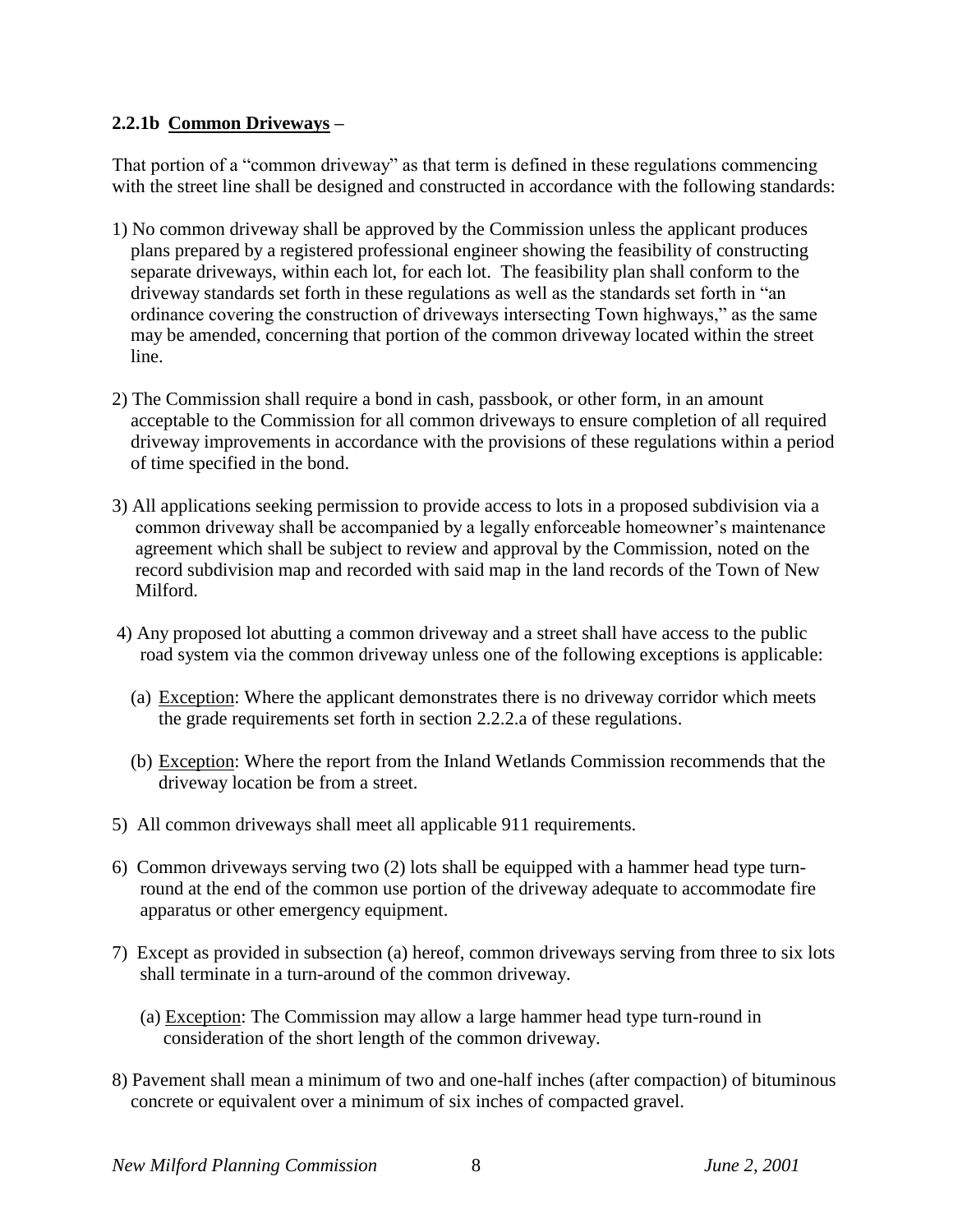- 9) All common driveways shall be paved for the entire length in accordance with the Town road ordinance.
	- (a) Two Lots 12 feet wide with a 12% maximum grade.
	- (b) Three Lots 14 feet wide with an 11% maximum grade.
	- (c) Four to Six Lots 18 feet wide with a 10% maximum grade.
- 10) All common driveways shall have drainage systems designed by a registered professional engineer and installed to accommodate all surface and subsurface water. Drainage disposal shall be adequate for the ten year storm for the proposed development and shall not increase the Town's obligations for additional storm drainage on existing public roads.
- 11) The minimum sight distance for a common use driveway shall be the distance as listed for an intersecting street in New Milford Road Ordinance (Intersections at Grade Minimum Sight Distance); however, based on the facts before it, the Planning Commission may allow a reduced sight line distance for a common use driveway serving three (3) lots or less. In no case shall the distance be less than the stopping sight distance for the posted speed limit, as shown in Table 1, New Milford Streets and Sidewalk Ordinances.
- 12) The Commission shall approve common drive names. Common drive name signs and stop signs shall include the label "Private" and be supplied and installed by the developer and maintained pursuant to the homeowners' maintenance agreement.
- 13) A notation on the map of record shall clearly state the common drive is not a public street.
- **2.2.2** Reserved for future use.

## **2.2.3 Solar Design, Energy Conservation–**

Applicants shall demonstrate to the Commission that they have considered, in developing the plan, the use of passive solar energy techniques. Passive solar energy techniques mean site design techniques that maximize solar heat gain, minimize heat loss and provide thermal storage within a building during the heating season, and minimize heat gain and provide for natural ventilation during the cooling season. The site design techniques shall include, but not be limited to:

- (a) House orientation;
- (b) Street and lot layout;
- (c) Vegetation;
- (d) Natural and man-made topographic features; and
- (e) Protection of solar access within the development.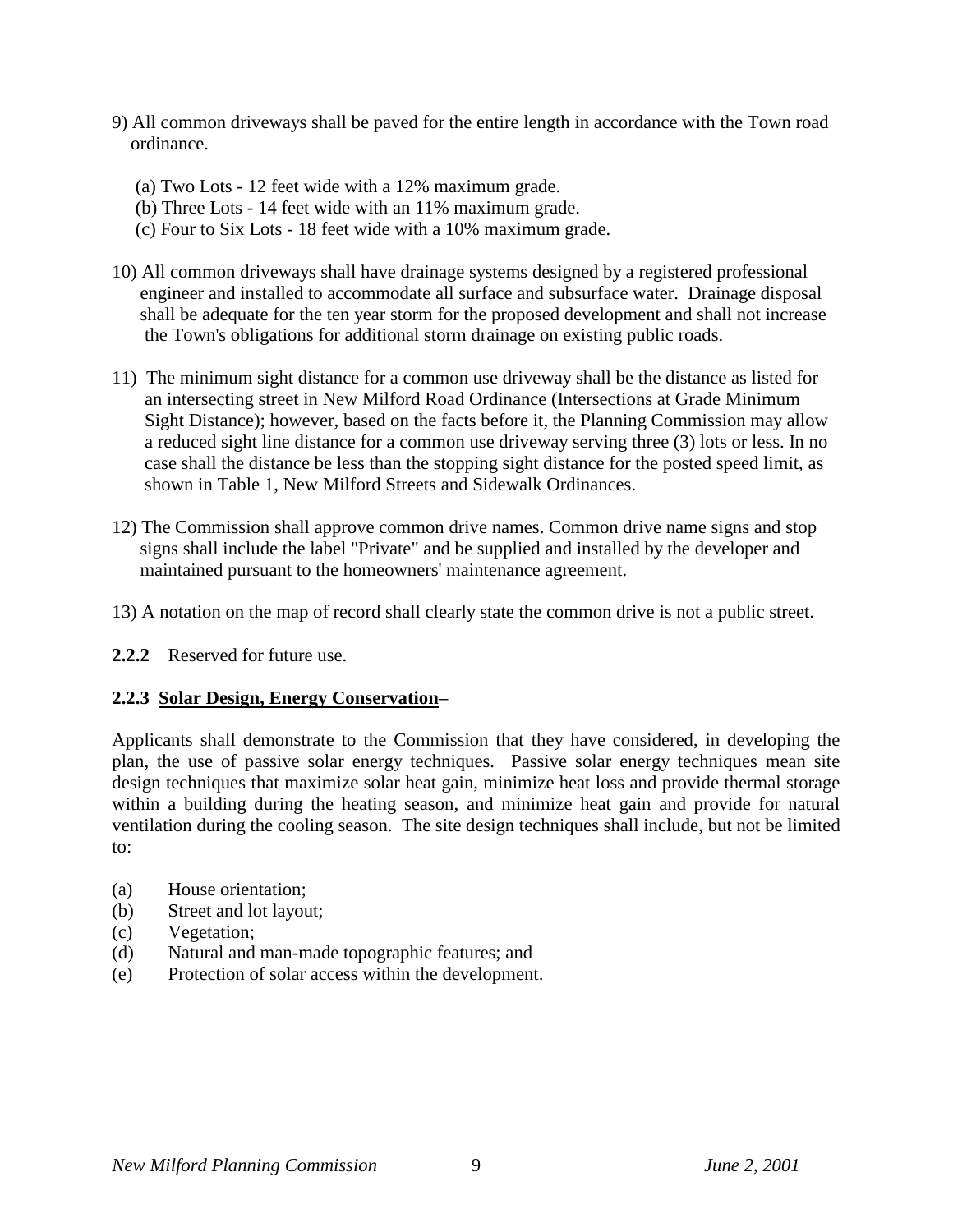## **2.2.4 Lot Lines-**

Insofar as practicable, lots should be regularly shaped, the side lot lines of all lots should be at right angles to the street on which the lot faces or should be radial to the street line, unless the purpose of the lot line orientation other than those mentioned is to secure greater solar access or protection or control thereof.

- **2.2.5** Reserved for future use.
- **2.2.6** Reserved for future use.
- **2.2.7** Reserved for future use.

## **2.2.8 Trees and Topsoil–**

When required, each lot shall have two trees of not less than  $1-1/2$  inch caliper at breast height planted on it by the sub-divider at his expense. These trees shall be of a quality which meets the requirements of the American Association of Nurserymen. These trees shall be planted in the area of the lot lying not less than ten feet from the street line. The Commission shall require the planting of new trees in subdivisions which lack or are deficient in trees. To the extent possible, existing trees shall be saved. Removal of stripped topsoil from the subdivision shall not be permitted except with the written permission of the Commission.

# **2.3 STREETS –**

Proposed streets must intersect an existing street and shall be planned to be appropriate to the topography and location giving due consideration to contours and natural features. Streets shall be planned to conform with the Town Plan of Conservation and Development and designed to provide a safe and convenient system for the character and volume of present and prospective traffic. The proposed streets shall be in harmony with existing or proposed streets, especially with regard to safe intersections. The Commission may require provision to be made for future extension of proposed streets into adjoining land.

## **2.3.1 Construction** –

Streets and that portion of driveways within the street line shall be constructed and paved in accordance with the Road Ordinance of the Town of New Milford as amended and the width of pavement, cross-section, alignment, grade, vertical and horizontal curves, curbs, sidewalks, ramps, storm drainage system, signage, traffic control and other miscellaneous associated improvements shall conform to the specifications set forth in the Road Ordinance. The Commission may require seeding, sidewalks and such grading as are appropriate to the area being developed.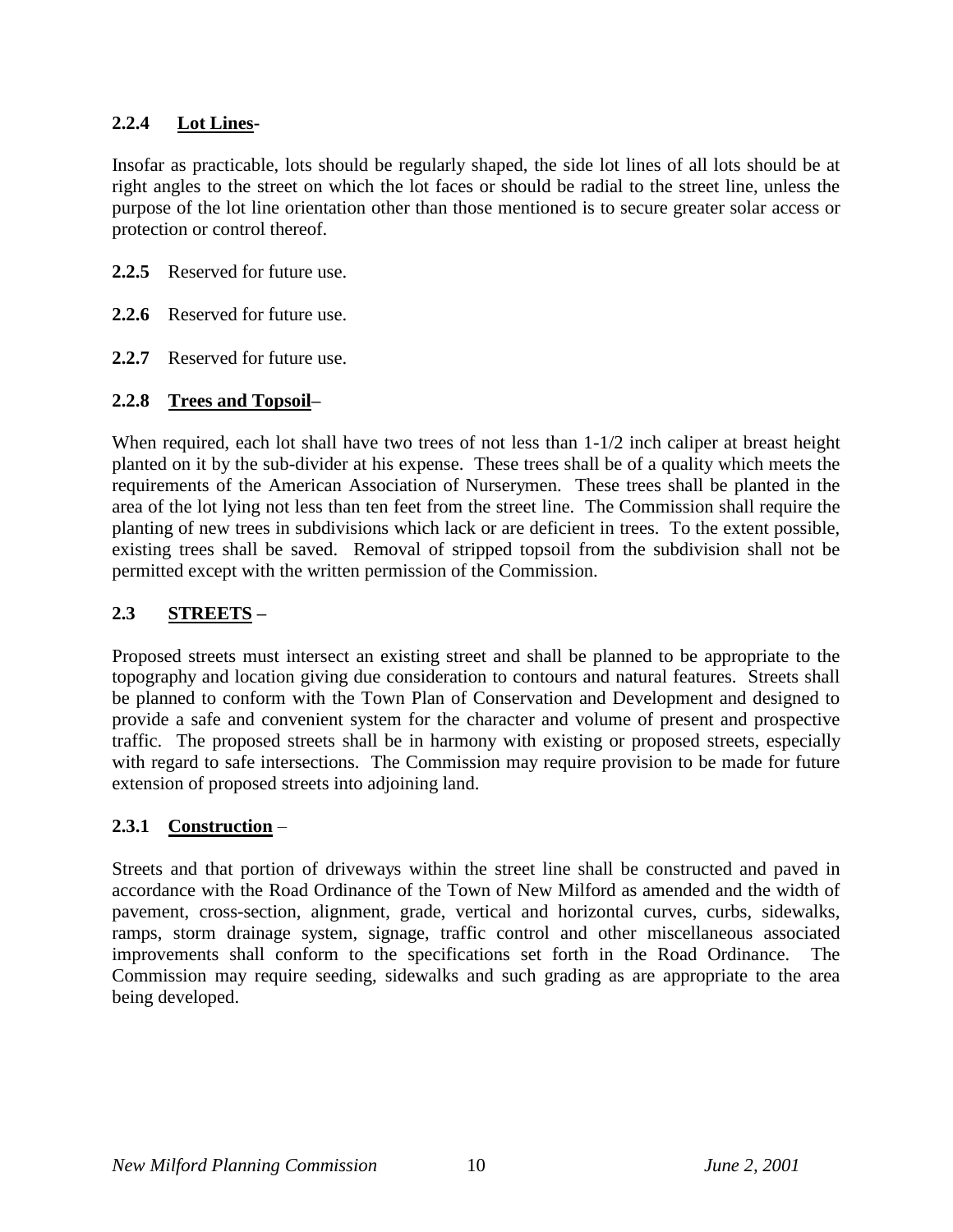# **2.3.2 Layout and Rights-of-Way –**

The minimum right-of-way for a proposed street shall be 50 feet. The Commission may require a wider right-of-way in commercial and industrial districts or when a proposed street is anticipated to carry other than neighborhood traffic. Streets shall be graded to the full width of the right-of-way.

## **2.3.2a Existing Streets –**

A proposed street shall have at least one intersection with an existing street in the Town of New Milford. In cases where an existing street providing access to a subdivision has a right-of-way less than 50 feet, a strip of land along the subdivision frontage shall be deeded to the Town of sufficient depth to create a right-of-way 25 feet wide from the centerline of the existing street to the subdivision property line.

## **2.3.2b Dead-End Streets –**

Permanent or temporary dead-end streets and dead-end street systems may be permitted at the discretion of the Commission. They shall terminate in a turn-around as required by the Town Road Ordinance. The full width of the right-of-way shall be extended to the subdivision property line and shall be dedicated to the Town. The Town will require title to the segments of the turnaround outside the normal road right-of-way width. Title to such segments will revert to adjoining property owners when the road is extended. No dead-end streets within a subdivision or street systems within a subdivision shall service more than twenty (20) lots not including corner lots at the entrance unless the Commission determines on the basis of the facts before it, including but not limited to, the horizontal and vertical geometry of the proposed dead-end street that it can accommodate a greater number of lots without endangering the public health, safety, convenience and welfare.

## **2.3.2c Extension and Connections –**

Proposed streets which may be projected into adjoining properties shall have their right-of-way carried to the property line. No reserved strips shall be provided in any subdivision between an adjacent property and such proposed street and topographic maps submitted with the application should demonstrate that extension into the adjoining property is feasible. The Commission may require the improvements needed to make the connection. The right-of-way shall be deeded with other streets to the Town of New Milford. Where a proposed subdivision street pattern connects to an unimproved street in an existing subdivision left for future extension to abutting property, the proposed subdivision plans shall show and include all work required to connect and complete the road improvements and utilities between the proposed and existing subdivisions.

# **2.3.3 Street Names-**

All street names shall be subject to the approval of the Commission. The applicant will check all proposed street names with the Town Clerk's Office before submission to avoid duplication.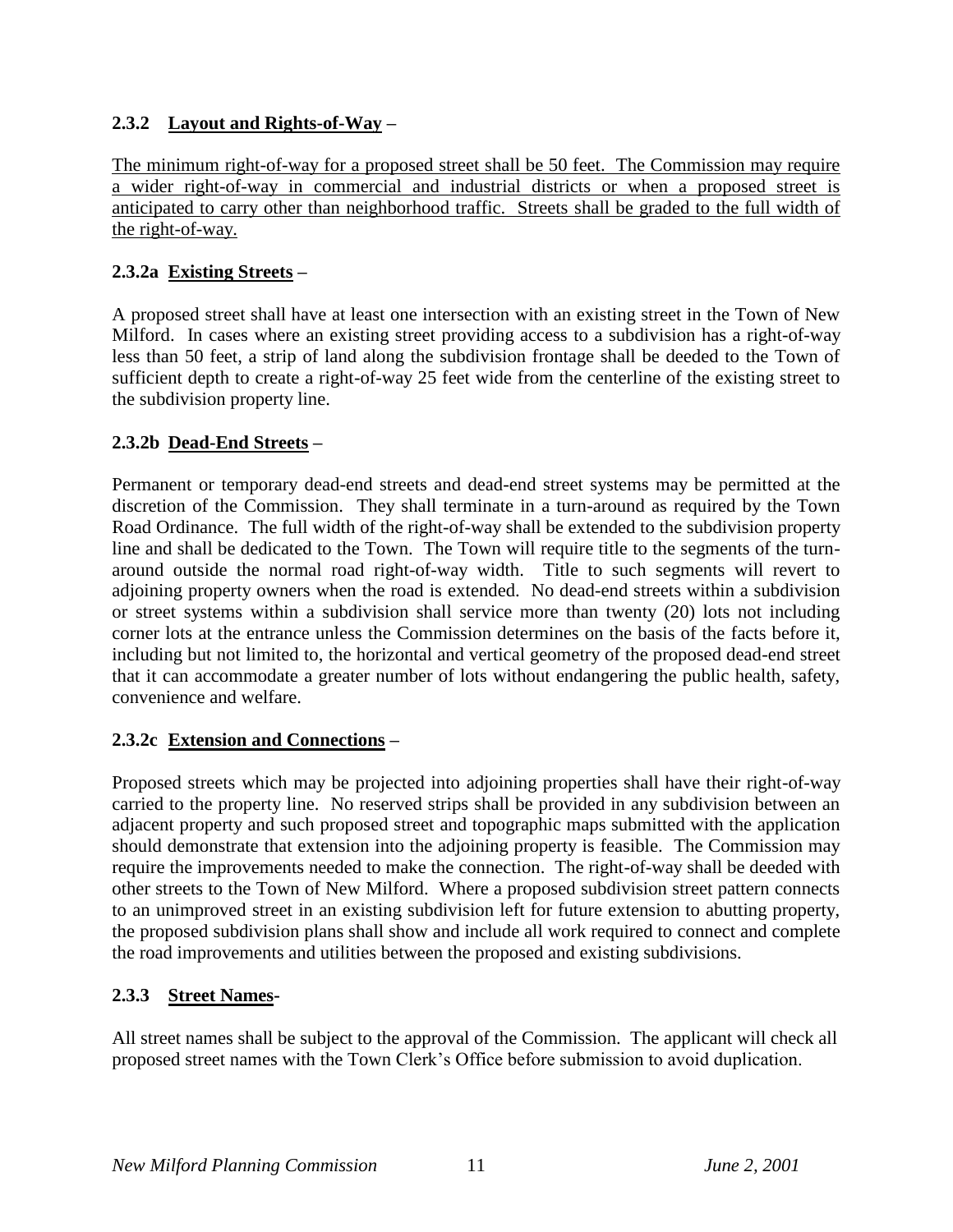# **2.3.4 Monumentation** –

Stone or reinforced concrete markers not less than four inches (4") by four inches (4") by fortyeight inches (48") set so that the top is five inches (5") above the finished grade and clearly visible shall be set at the point of curve and point of tangency of all curves in street lines and at angle points and shall be used to mark the boundaries of the subdivision.

Lot corners shall be marked with iron pins at least one-half inch in diameter by thirty-six inches (36") long where not otherwise marked as set forth above. The developer shall provide and set such markers at his expense, and shall attempt to keep them in full view at any and all times during the development of the property.

# **2.4 STORMWATER MANAGEMENT –**

The discharge of all storm water from the subdivision shall be into suitable streams or rivers or into Town drains with adequate capacity to carry additional water. Where the discharge shall be onto private property adjoining the proposed subdivision, proper easements and discharge rights shall be secured by the applicant for the Town before approval of the record subdivision map. When discharge is into existing Town drainage facilities not capable of handling the additional water, the existing facilities shall be replaced by the developer to adequately carry the flow based on the design storm. Best available practice shall be used to minimize soil erosion and sedimentation of waterways during the construction of the proposed subdivision and to assure a site which is stabilized and protected from erosion when completed. No land shall be subdivided if the effect is to increase the likelihood of flood hazard or flood damage in an area of special flood hazard as defined in the Flood Plain Management Regulations of the Town of New Milford.

## **2.4.1 Drainage Analysis–**

The drainage analysis shall consider the entire tributary watershed area and downstream area affected by run-off. All drainage facilities shall be adequately sized or replaced with adequately sized facilities to accommodate the 25 year storm or such less frequent storm as required by the New Milford Road Ordinance or recommended by the New Milford Director of Public Works. Analysis shall be based on anticipated run-off at full development under current zoning.

# **2.4.2 Construction –**

The construction of drainage facilities including catch basins, pipes, swales, detention basins, culverts, manholes and bridges shall conform to the specifications and methods set forth in the Road Ordinance of the Town of New Milford as amended.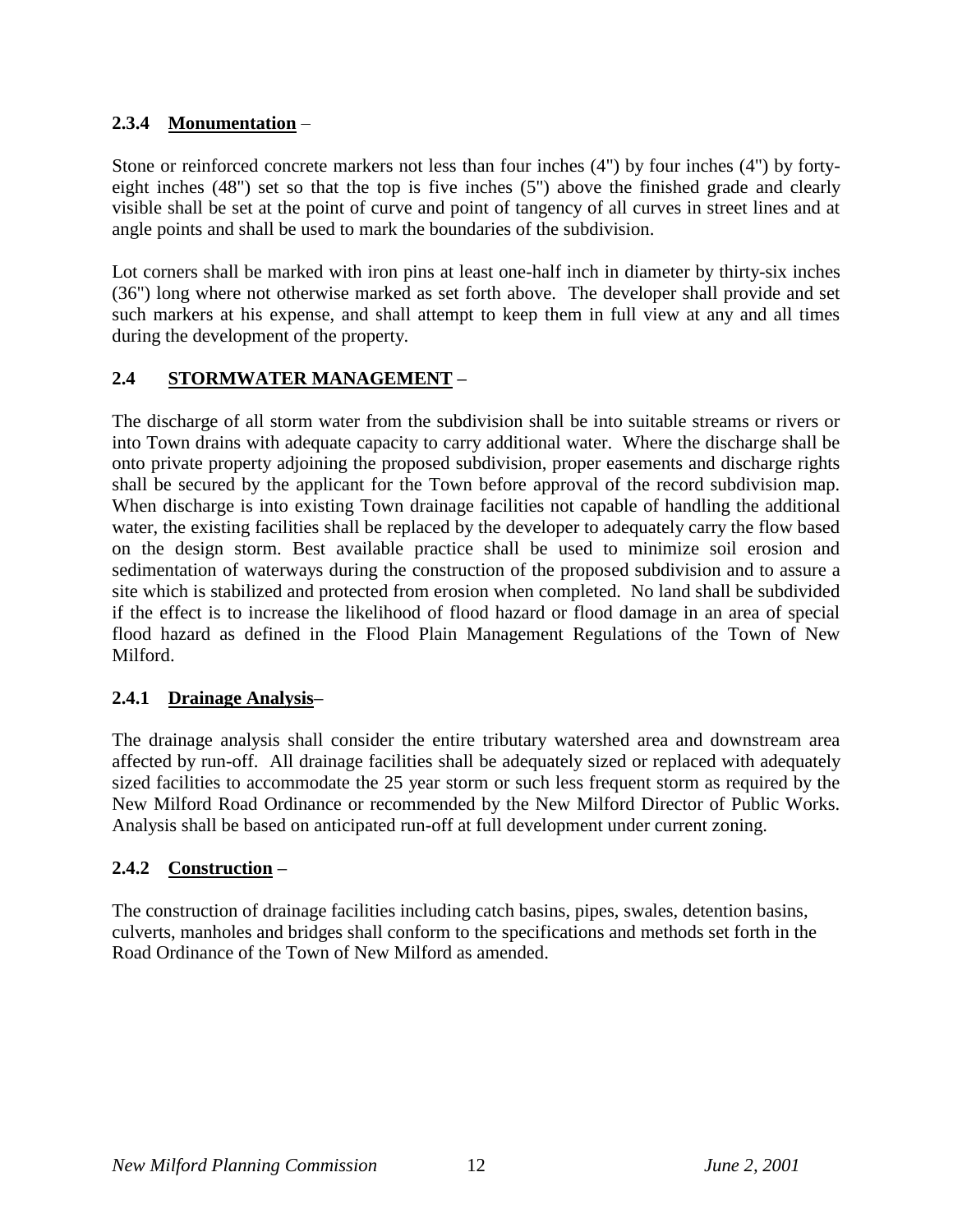# **2.4.3 Erosion and Sedimentation –**

The minimum standards for individual control measures are those in the Connecticut Guidelines For Soil Erosion and Sediment Control (1985) as amended and the appropriate method from those guidelines shall be used to determine peak flow rates and volumes of runoff.

# **2.5 WATER SUPPLY –**

All subdivision plans shall make proper provision for water supply to all proposed lots.

## **2.5.1 Community Water Supply –**

In areas generally supplied by a community water system the proposed subdivision shall be connected to such system. The extension shall be designed and constructed in accordance with the requirements of the water company and those of the New Milford Department of Public Works as to the location of utilities within the street. All necessary mains, branch offsets to each lot and fire hydrants shall be installed by the developer without expense to the Town. A letter from the public water company confirming the availability of services shall be included with a submission proposing public water supply.

## **2.5.2 Private Well Supply –**

An applicant proposing private wells serving individual lots shall submit evidence of the feasibility of such supply and such wells shall be located and installed in conformity with prevailing health codes.

**2.5.3 Fire Protection-** The sub-divider shall take into account the need for adequate fire protection either by providing hydrants in the water supply system or a fire suppression system approved by the Commission within the subdivision, including necessary access easements to such system.

# **2.6 SANITARY DISPOSAL –**

All subdivision plans shall make proper provision so adequate sanitary sewage disposal can be installed with respect to all proposed lots.

## **2.6.1 Public Sewer System –**

In areas generally served by the public sewer system, the proposed subdivision shall be connected to such system. The extension of the system shall be designed and constructed in accordance with the requirements of the New Milford Water Pollution Control Authority (NMWPCA) and those of the New Milford Department of Public Works as the location of utilities within the street. All necessary mains, offset branches to each lot and pump stations (if required) shall be installed by the developer without expense to the Town. A letter from the NMWPCA confirming the service availability shall be included with a submission proposing public sewer service.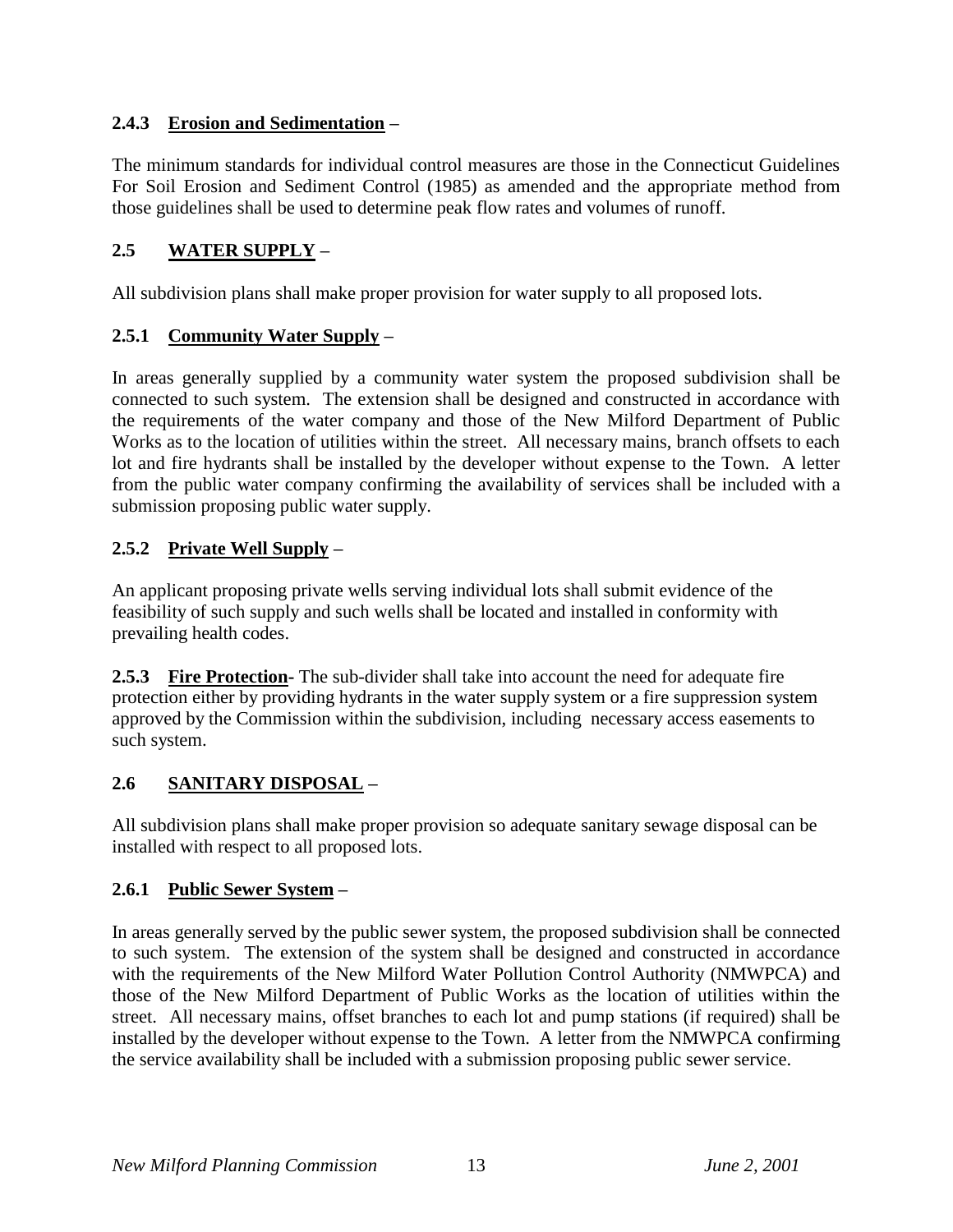# **2.6.1a Future Service –**

In areas where the public sewer system is planned but not yet available, the Commission may require installation of capped dry sewer lines in the street as well as associated laterals.

## **2.6.1b Conveyance –**

The Town will require a conveyance from the sub-divider to the Town of any sanitary sewer system installations and appurtenances.

## **2.6.2 Septic Sanitary Disposal–**

Subsurface individual sewage disposal systems shall be designed and installed in accordance with the requirements of the Connecticut Public Health Code Regulations and Technical Standards for Subsurface Sewage Disposal Systems.

## **2.6.2a Site Tests and Sanitation Report –**

Where on site sewage disposal is to be provided, percolation tests, soils tests and groundwater observations shall be within the perimeter of the proposed sewage disposal systems for each lot as prescribed by the Connecticut Public Health Code. The applicant shall install a segment of perforated pipe, at least 4 inches in diameter, vertically from the bottom of every test pit dug in the propped subdivision to an elevation approximately 18 inches above grade or higher for ground water table observation. The Planning Commission shall be notified at least seven (7) days in advance of the performance of such tests. A professional engineer licensed in Connecticut shall complete and submit to the Commission a report including a map showing the numbered locations of the tests, the percolation rates observed, the soil characteristics encountered, and the water table elevations observed.

# **2.7 OTHER UTILITIES -**

Utilities generally shall be located within the street right-of-way on a side of and parallel to the street. Electric power, telephone and other cable systems shall be placed underground in all subdivisions. The Commission may waive this requirement where the utility company has determined that safe underground installation is not feasible because of soil or water conditions or other natural or man-made conditions.

# **2.8 OFF TRACT IMPROVEMENTS –**

New developments may stress existing infrastructures beyond acceptable limits. The Commission may require reasonable off-tract improvement necessitated by a new development and, in such instance, shall require their inclusion with approved subdivision plans.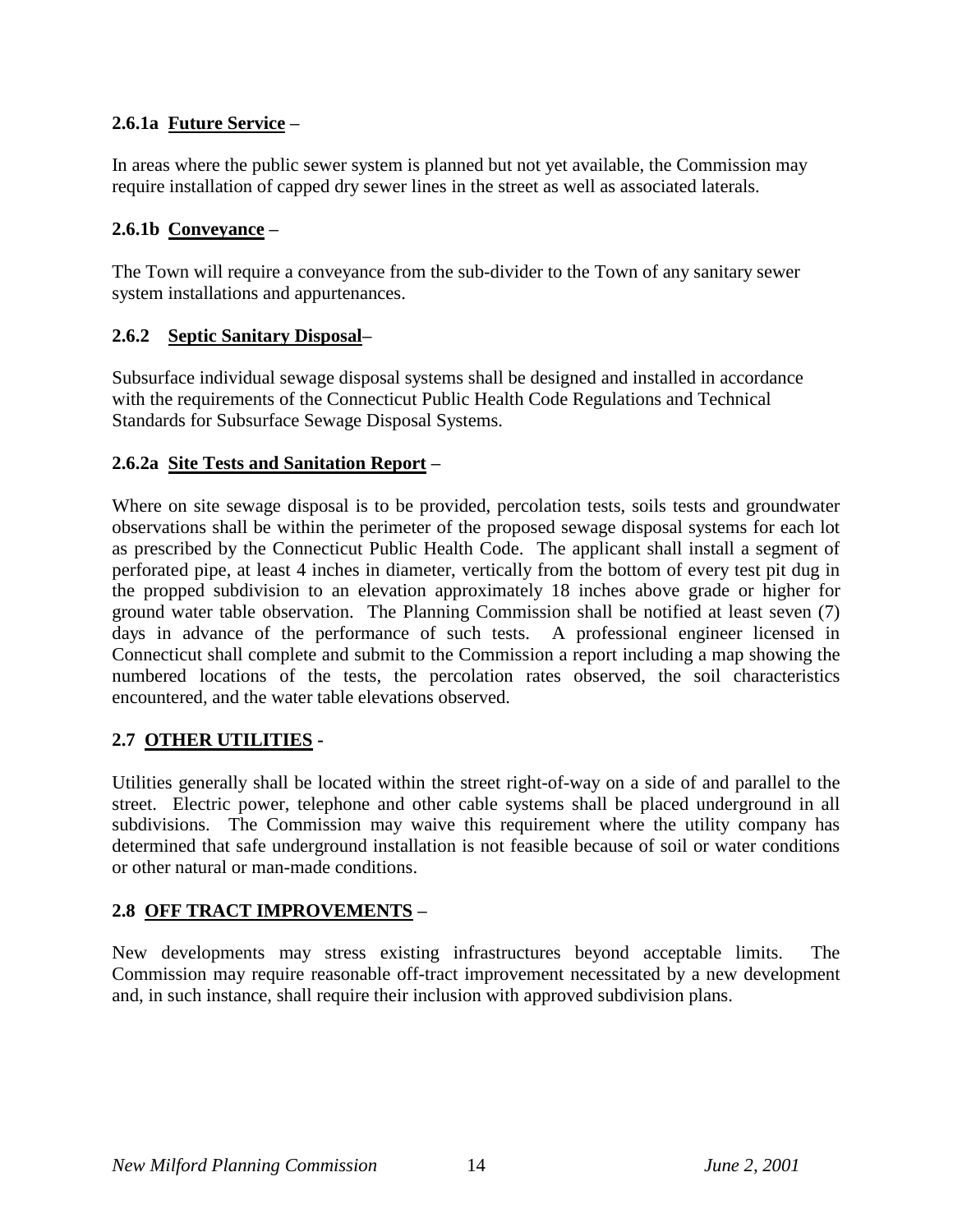# **2.8.1 TYPES OF IMPROVEMENTS THAT MAY BE REQUIRED -**

## **2.8.1a Drainage -**

If the existing system functions inadequately or does not have adequate capacity to accommodate the applicant's stormwater runoff given existing and reasonably anticipated peak hour flows, drainage improvements may include (but are not limited to): installation, relocation, or replacement of storm drains, culverts, catch basins, manholes, rip rap, improved drainage ditches and appurtenances, and relocation or replacement of other storm drainage facilities or appurtenances.

## **2.8.1b Sanitary Sewers -**

If the existing system does not have adequate capacity to accommodate the applicant's flow given existing and reasonably anticipated peak-hour flows, sanitary sewer improvements may include (but are not limited to): installation, relocation, or replacement of collector, trunk, and interceptor sewers, pump stations, and associated appurtenances.

## **2.9 OPEN SPACE –**

Open spaces, parks or playgrounds shall be provided and reserved in each subdivision for residential purposes and may be required in commercial-industrial subdivisions as appropriate to accomplish objectives such as:

To preserve and provide recreation areas, farm land, tree cover, greenbelts, wildlife habitat and corridors, unusual terrain, land forms or other natural features, and scenic and historic resources; to supplement existing open space and recreational areas; to promote the development of land in a way that is sensitive to the environment; to promote development compatible with surrounding areas; to preserve and protect inland wetlands, watercourses, and aquifers and to avoid the potential for flooding, erosion and water pollution; to control the extent to which steep slopes and problem soils are used for roadways, sewage disposal systems and other aspects of development; and to preserve the Town's rural character by providing and preserving compatible streetscapes and other visual amenities along roadways.

## **2.9.1 Type and Amount of Open Space –**

The land reserved shall be of such size, location, shape, topography and general character as to be useful to accomplish the Commission objectives. The reservation of land also shall conform to the New Milford Plan of Conservation and Development pertaining to parks, playgrounds, recreation areas and open spaces. Not less than 15% of the total area of the subdivision shall be so reserved.

## **2.9.1a Size Exception –**

The open space reservation requirement shall not apply if the parcel to be subdivided is less than twice the required minimum lot size plus ten percent (10%) of the lot size required in the zone.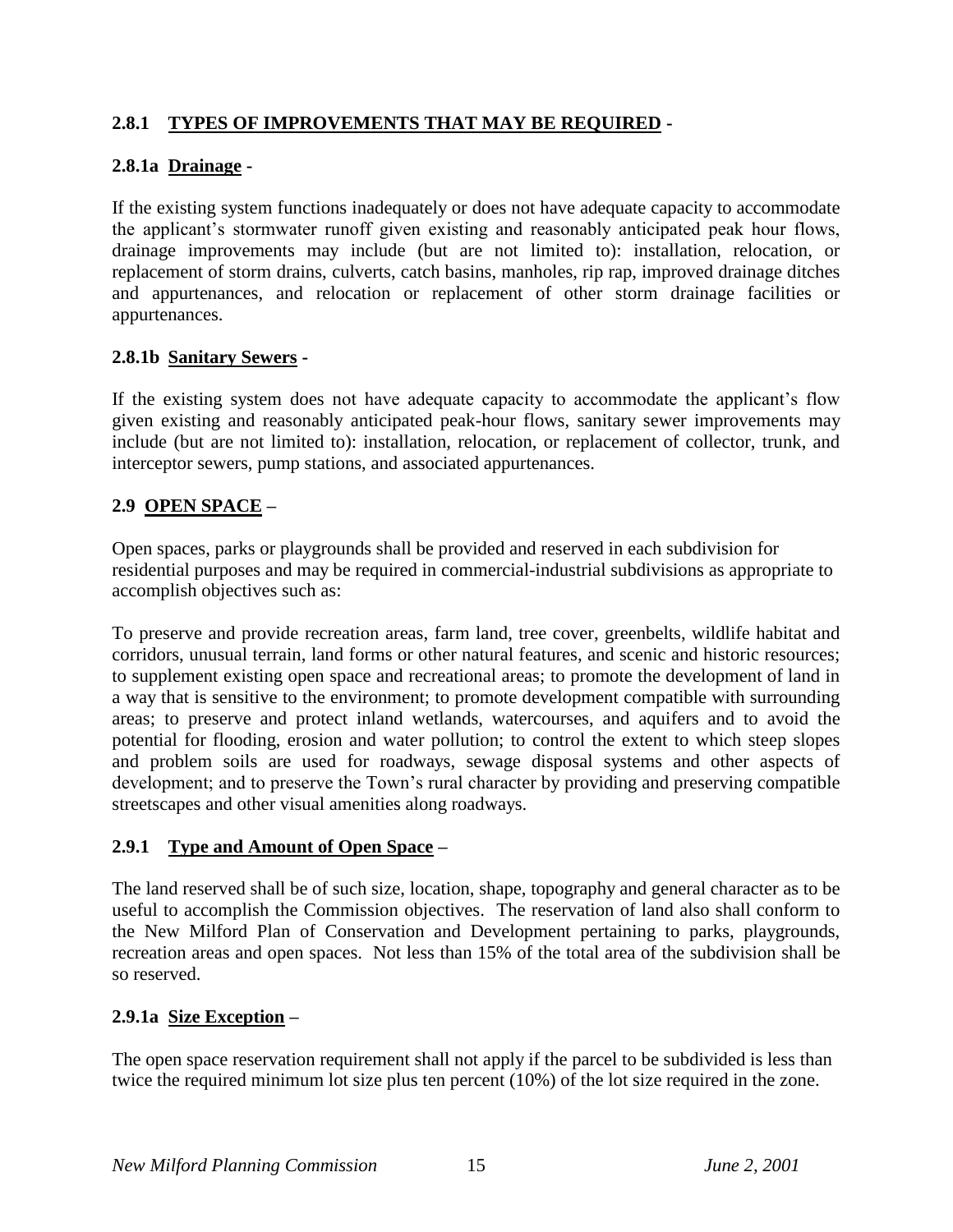## **2.9.1b Family Sale Exception –**

The open space reservation requirements shall not apply if the transfer of all land in a subdivision of less than five parcels is to a parent, child, brother, sister, grandparent, grandchild, aunt, uncle or first cousin for no consideration.

## **2.9.2 Access and Improvement of Open Space–**

The Commission may require the open space to have direct access to a public street through an access area which is at least [15] 10 feet wide. Improvements to the accessway may be required by the Commission. In cases where the open space is intended as a link in a trail system, the Commission may require such trail to be marked, cleared and improved in a manner appropriate to the intended form of use.

## **2.9.3 Fees in Lieu of Open Space–**

When conditions such as subdivision size, population density, existing municipal facilities, topography, or other site- or development-specific characteristics are such that on-site open space is not desirable, the Commission may require the applicant to provide a fee in lieu of open space or a combination of land and fee.

## **2.9.3a Amount –**

Such payment or combination of payment and the fair market value of land transferred shall equal no more than 10 percent of the fair market value of the land to be subdivided before subdivision approval. The fair market value shall be determined by an appraiser jointly selected by the Commission and the applicant, with the cost to be borne by the applicant.

## **2.9.3b Method of Payment –**

A fraction of such payment the numerator of which is one and the denominator of which is the number of approved parcels in the subdivision shall be made at the time of the sale of each approved parcel of land in the subdivision and placed in a fund which shall be used for the purpose of preserving open space or acquiring additional land for open space or for recreational or agricultural purposes. Each approved lot on the subdivision plan shall have a note placed thereon stating the exact dollar amount to be paid to the Town at the time of sale of the lot as required by these regulations.

## **2.9.4 Open Space Ownership and Preservation–**

The type ownership and method of preservation for land dedicated to open space purposes shall be selected by the applicant subject to Commission approval. Ownership may include, but is not limited to: The Town of New Milford, pursuant to the Town Charter; a non-profit land preservation organization, also subject to their acceptance; or a neighborhood lot owners' association. The method of preservation conveyance may be a fee interest or a permanent conservation easement.